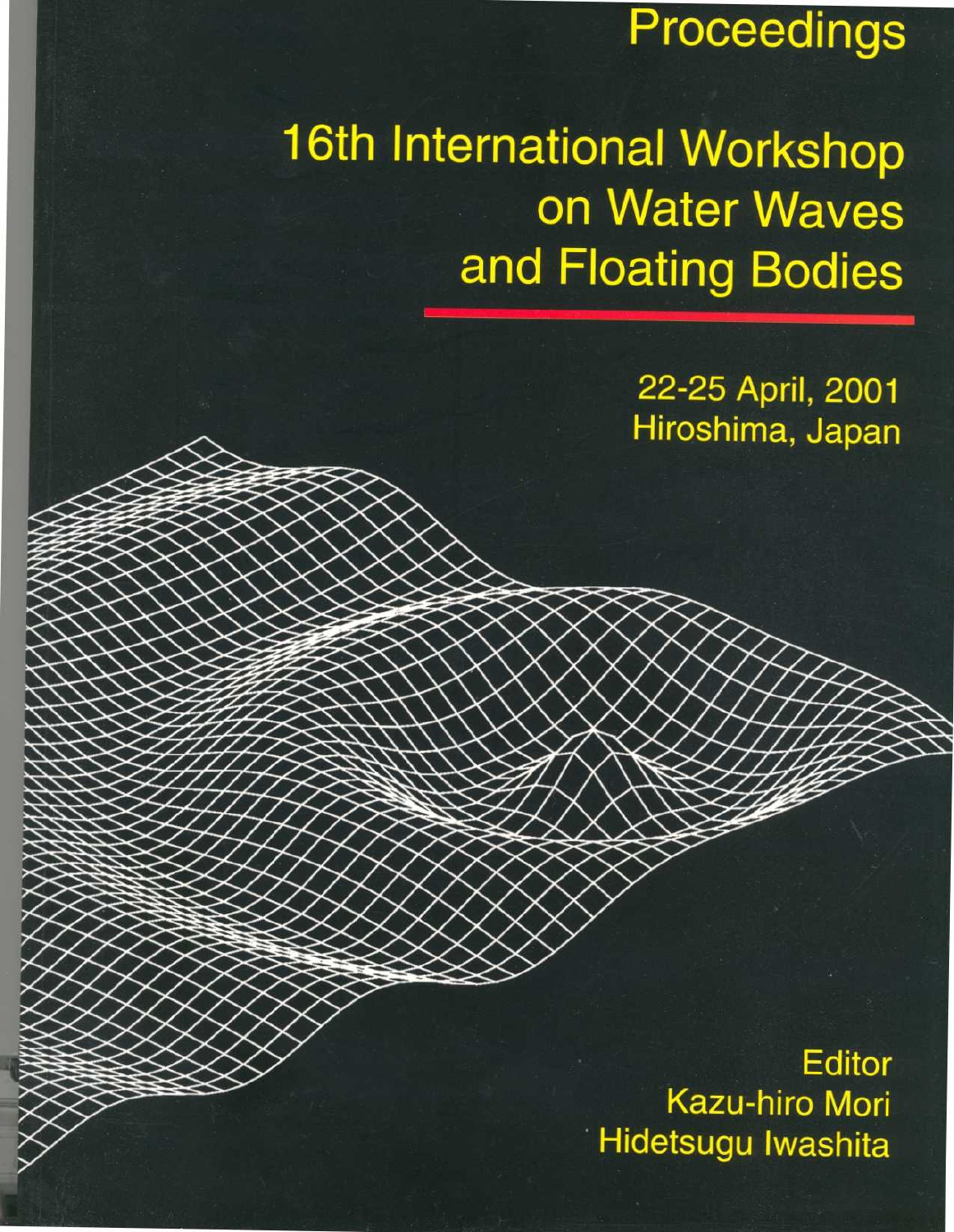## **Proceedings**

# **16th International Workshop on Water Waves and Floating Bodies**

**22 – 25 April, 2001**

## **Aki Grand Hotel, Hiroshima JAPAN**

**Edited by**

**Kazu-hiro Mori and Hidetsugu Iwashita**

**Department of Engineering Systems Faculty of Engineering, Hiroshima University**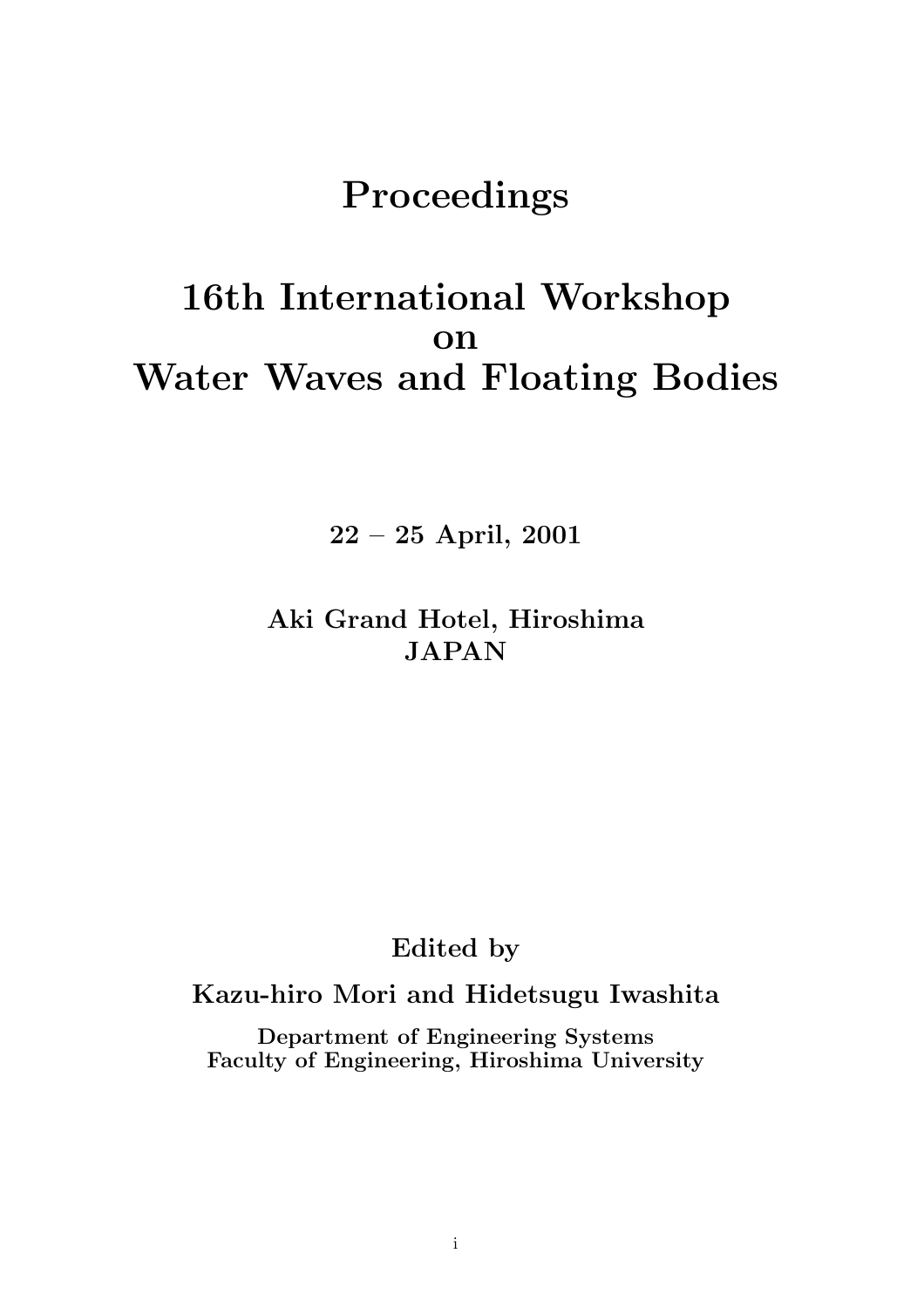### **Organization:**

The 16th International Workshop on Water Waves and Floating Bodies was organized by the Department of Engineering Systems, Faculty of Engineering, Hiroshima University. The workshop was held at Aki Grand Hotel, Hiroshima, JAPAN from the 22nd to the 25th April, 2001.

### **Sponsors:**

The 16th International Workshop on Water Waves and Floating Bodies was sponsored by The Office of Naval Research International Field Office and Electric Technology Research Foundation of Chugoku. The organizing committee cordially appreciate their financial supports.

ISBN 4-9900892-0-0

Copyright  $\odot$  2001 by Kazu-hiro Mori

All rights reserved. No part of the material protected by this copyright notice may be reproduced or utilized in any form or by any means, electronic or mechanical, including photocopying, recording or by any information storage and retrieval system, without permission from the publisher.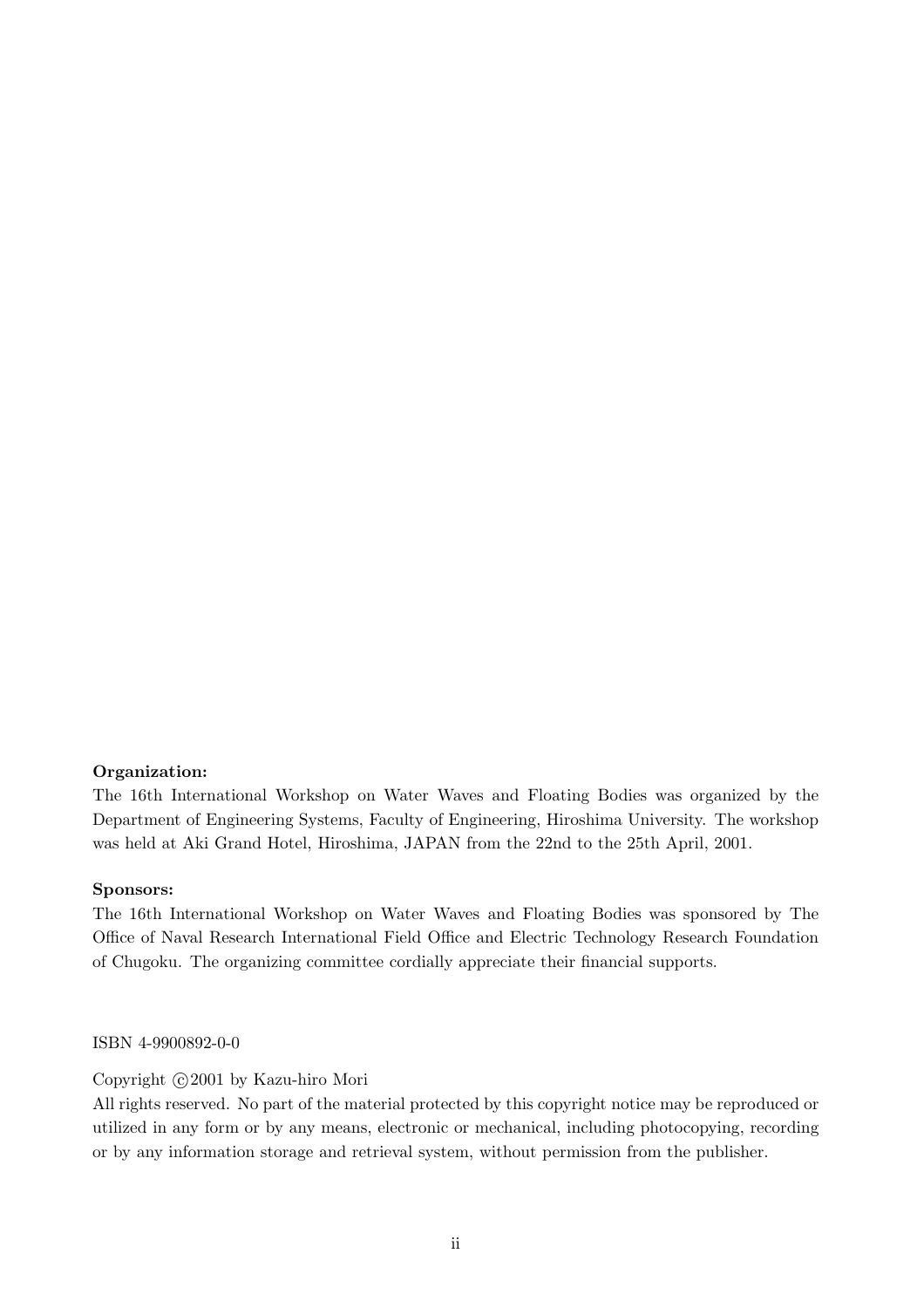### **CONTENTS**

| 1. Bao, W. and Kinoshita, T.                                                                                      |
|-------------------------------------------------------------------------------------------------------------------|
| 2. Bertram, V., Pereira, R. and Landrini, M.                                                                      |
| 3. Campana, E. F. and Iafrati, A.                                                                                 |
| 4. Chaplin, J.<br>The Bow Wave of a Vertical Surface-Piercing Circular Cylinder in a Steady Current 13            |
| 5. Chen, X.-B. and Zhao, R.                                                                                       |
| 6. Chen, X.-N and Sharma, S. D.                                                                                   |
| 7. Clamond, D. and Grue, J.                                                                                       |
| 8. Clément, A. H. and Pianet, G.<br>Numerical Measurements of the Index of Wave Refraction                        |
| 9. Doctors, L. J. and Day, A. H.                                                                                  |
| 10. Ferrant, P. and Touze D. L.<br>Simulation of Sloshing Waves in a 3D Tank Based on a Psedo-Spectral Method  37 |
|                                                                                                                   |
| 11. Greco, M., Faltinsen, O. M. and Landrini, M.                                                                  |
| 12. Gueret, R. and Hermans, A. J.                                                                                 |
| 13. Henn, R., Sharma, S. D. and Jiang, T.                                                                         |
| 14. Hermans, A. J.<br>Geometrical-Optics for the Deflection of a Very Large Floating Flexible Platform 53         |
| 15. Iafrati, A. and Korobkin, A. A.                                                                               |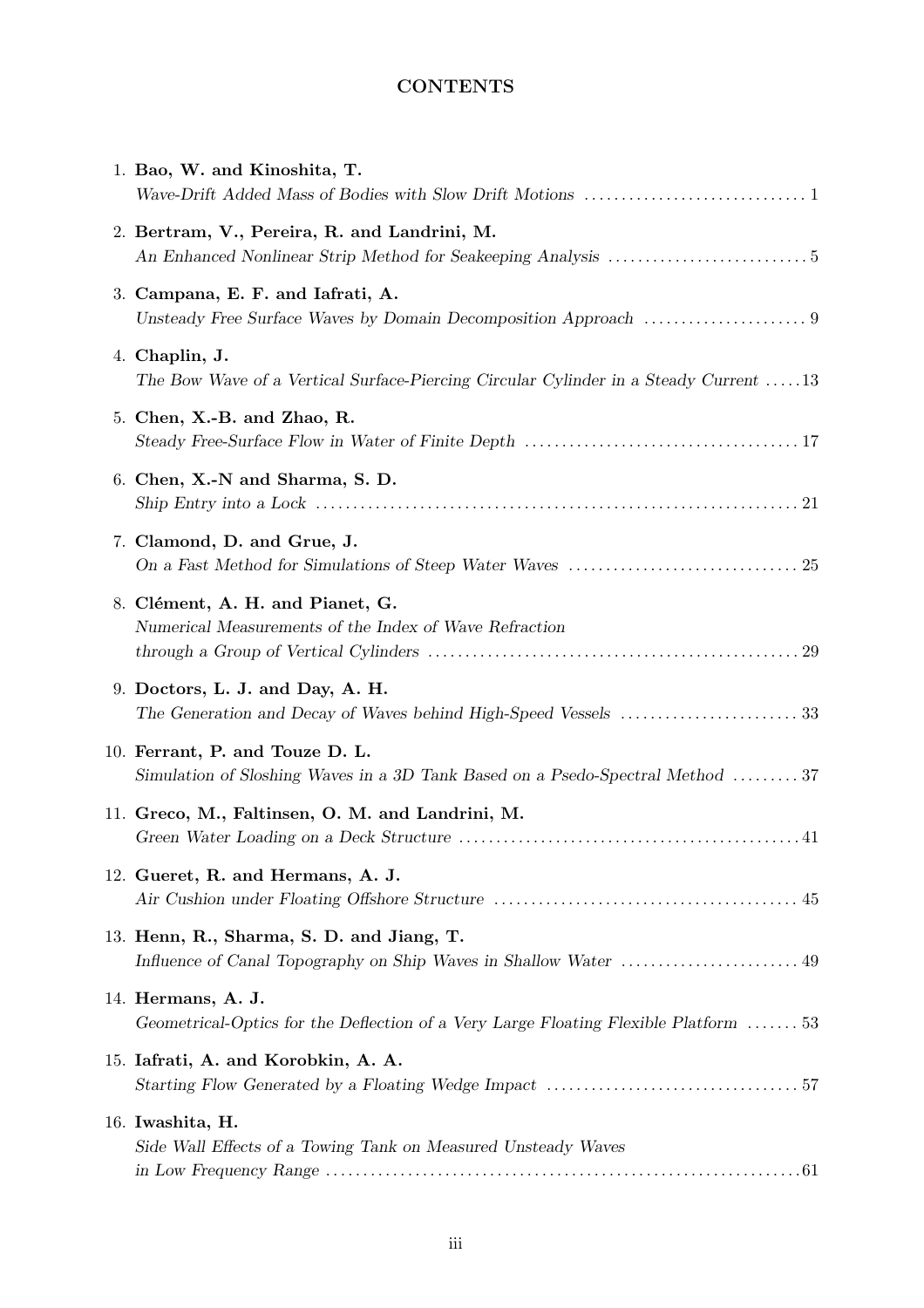| 17. Kanoria, M. and Mandal, B. N.<br>Water Wave Scattering by Inclined Barrier Submerged in Finite Depth Water 65 |
|-------------------------------------------------------------------------------------------------------------------|
| 18. Kashiwagi, M.<br>Second-Order Steady Forces on Multiple Cylinders in a Rectangular Periodic Array  69         |
| 19. Khabakhpasheva, T. I. and Korobkin, A. A.                                                                     |
| 20. Kim, J. W., Ma, J. and Webster, W. C.<br>Hydroelastic Analysis of a Floating Runway                           |
| 21. Kim, Y.                                                                                                       |
| 22. Klopman, G. and Dingemans, M. W.                                                                              |
| 23. Landrini, M., Colagrossi, A. and Tulin, M. P.                                                                 |
| 24. Lee, C.-H. and Newman, J. N.                                                                                  |
| 25. Liao, S.-W. and Yeung, R. W.<br>Investigation of the Mathieu Instability of Roll Motion                       |
| 26. Linton, C. M. and McIver, M.                                                                                  |
| 27. Malenica, S. and Zalar, M.<br>Semi Analytical Solution for Heave Radiation of the Air Cushion                 |
| 28. McIver, M. and Porter, R.                                                                                     |
| 29. McIver, P. and Newman, J. N.<br>Non-Axisymmetric Trapping Structures                                          |
| 30. Meylan, M. H.<br>Spectral Solution of Time-Dependent Shallow Water Hydroelasticity 117                        |
| 31. Molin, B. and Korobkin, A. A.                                                                                 |
| 32. Ohkusu, M.                                                                                                    |
| 33. Qiu, W. and Hsiung, C. C.                                                                                     |